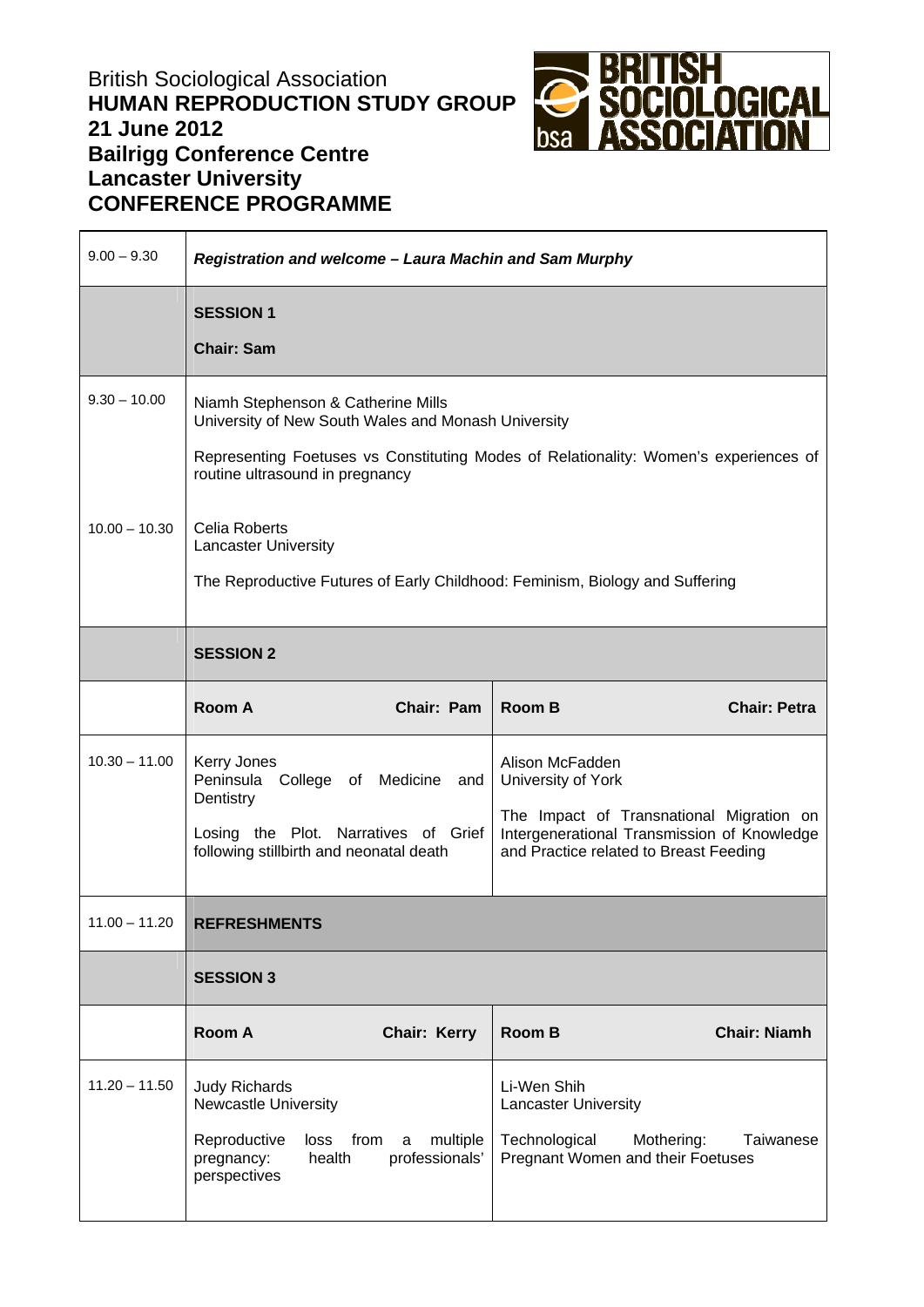| $11:50 - 12:20$ | Karen Donnelly<br><b>Lancaster University</b>                                                                                                                                    | <b>Gareth Tomas</b><br><b>Cardiff University</b>                                                                                                                                                                         |  |  |  |
|-----------------|----------------------------------------------------------------------------------------------------------------------------------------------------------------------------------|--------------------------------------------------------------------------------------------------------------------------------------------------------------------------------------------------------------------------|--|--|--|
|                 | Patients, Practitioners, Public: A Corpus-<br>Assisted, Discourse-Analysis approach to<br>Identity construction around infertility                                               | Among Threats and Thrills: '4Ds' and 'NTs' in<br>a Private Healthcare Clinic                                                                                                                                             |  |  |  |
| $12.20 - 1.00$  | <b>LUNCH</b>                                                                                                                                                                     |                                                                                                                                                                                                                          |  |  |  |
|                 | <b>SESSION 4</b>                                                                                                                                                                 |                                                                                                                                                                                                                          |  |  |  |
|                 | Room A<br>Chair: Judy                                                                                                                                                            | <b>Room B</b><br><b>Chair: Celia</b>                                                                                                                                                                                     |  |  |  |
| $1.00 - 1.30$   | Mirza Taslima Sultana<br>Lancaster University                                                                                                                                    | Lisa Smyth<br>Queen's University Belfast                                                                                                                                                                                 |  |  |  |
|                 | Doctors and IVF Clinics in the Discursive<br>Practices in Bangladesh                                                                                                             | The Creativity of Maternal Action: Normative<br>Conflict, Social Esteem and Coping Strategies                                                                                                                            |  |  |  |
| $1.30 - 2.00$   | <b>Francesca Ruisi</b><br>University of Palermo, Italy                                                                                                                           | Lisa Linden<br>Linköping University, Sweden / Lancaster<br>University                                                                                                                                                    |  |  |  |
|                 | Functionalism Paradigm and Human<br>Reproduction: a need or a pleasure?<br>Reflection about relation between "new"<br>sexual orientations<br>reproductive<br>and<br>technologies | Mothers'<br>Productions<br>of the set of the set of the set of the set of the set of the set of the set of the set of the set of the set o<br>Health<br>Swedish<br>Gardasil<br>Responsibilities<br>in<br>Advertisements. |  |  |  |
| $2.00 - 2.30$   | Petra Nordqvist<br>University of Manchester                                                                                                                                      | Pam Lowe<br><b>Aston University</b>                                                                                                                                                                                      |  |  |  |
|                 | Keeping the Lid on. Information Sharing,<br>Power and Knowledge in the Context of<br>Donor Conception                                                                            | To Tell or Not to Tell: Managing Pregnancy in<br>Employment                                                                                                                                                              |  |  |  |
| $2.30 - 2.50$   | <b>REFRESHMENTS</b>                                                                                                                                                              |                                                                                                                                                                                                                          |  |  |  |
|                 | <b>SESSION 5</b>                                                                                                                                                                 |                                                                                                                                                                                                                          |  |  |  |
|                 | Chair:<br><b>Room A</b><br>Laura                                                                                                                                                 | <b>Chair: Alison</b><br><b>Room B</b>                                                                                                                                                                                    |  |  |  |
| $2.50 - 3.20$   | Priya Davda<br>Royal Holloway, University of London                                                                                                                              | Joann Wilkinson<br><b>Lancaster University</b>                                                                                                                                                                           |  |  |  |
|                 | Conceptualisations of the Family in the<br>New Reproductive Technologies                                                                                                         | Exchanges of Data on Online Pregnancy and<br>Parenting Forums: Conception and NVP                                                                                                                                        |  |  |  |